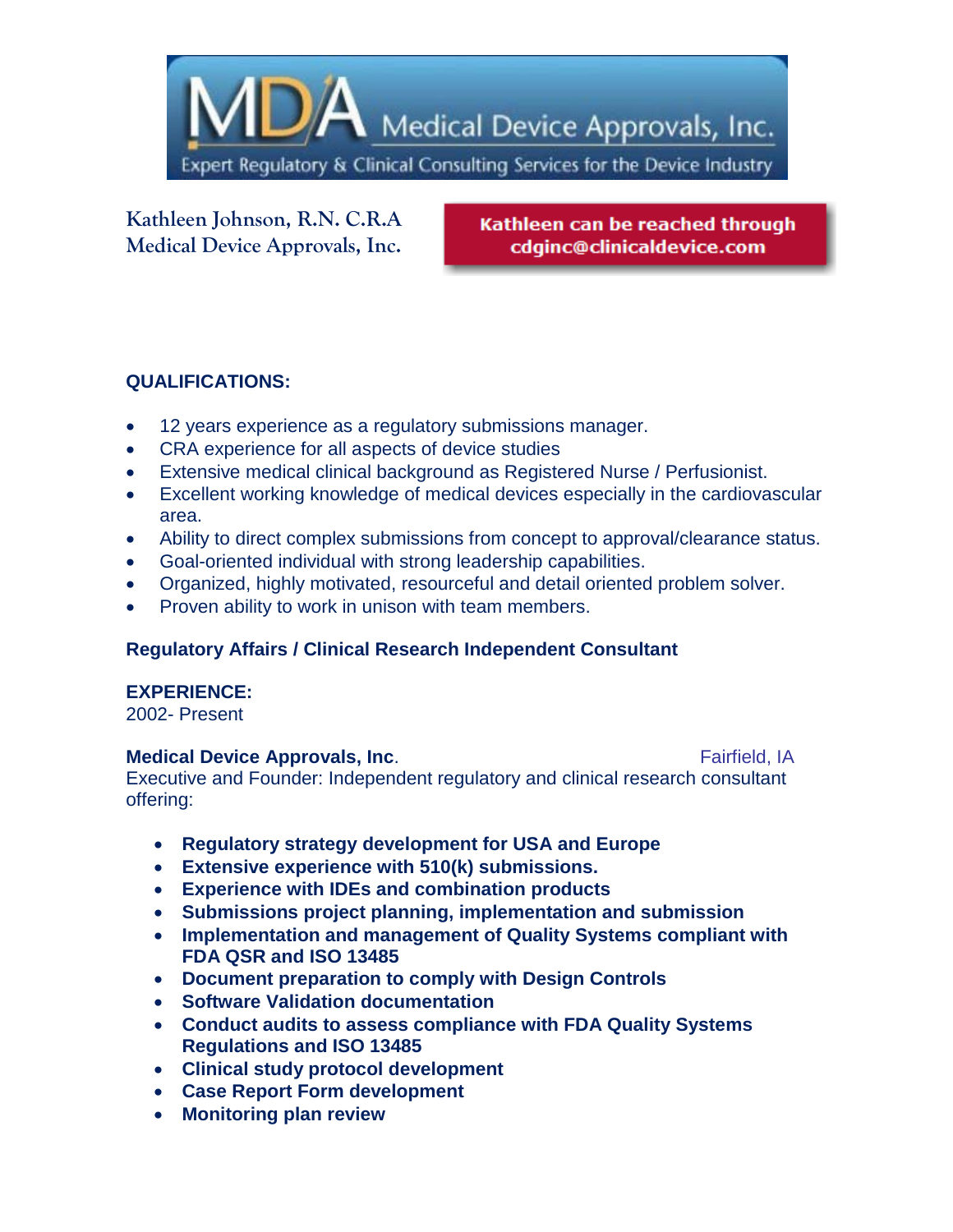

- **CRA / Monitoring services including:**
	- **1. Routine monitoring for post-market approval registry for cardiac re-synchronization device indicated for heart-failure.**
	- **2. Routine monitoring for pre-approval study for cardiac resynchronization device**
	- **3. Routine monitoring for pre-approval study for deep brain stimulation device.**
	- **4. Site management and routine monitoring for pre-approval study for spinal technology.**

# **Previous Positions**

1998-2003

**Jostra AG Hechingen, Germany** Submissions Manager: Developed regulatory strategies, test plans, and compiled submissions for all class II and III products. Functioned as liaison to FDA and worked closely with R & D engineers and product managers. Supervise submissions from subsidiary regulatory departments.

- Established U.S. Regulatory Affairs department.
- Defined departmental positions and responsibilities.
- Responsible for writing all 510 (K) and IDE submissions
- Submitted 12 class II submissions, 4 class III, in four years.
- Developed regulatory strategies for all device submissions to FDA.
- Acted as project manager for all U.S. regulatory submissions.
- Reviewed protocols of all submission related bench and animal testing.
- Key contact for all interaction with FDA including pre-submission meetings.
- Identified and provided all standards and guidance documents for device testing.
- Evaluated all changes to existing products for regulatory requirements.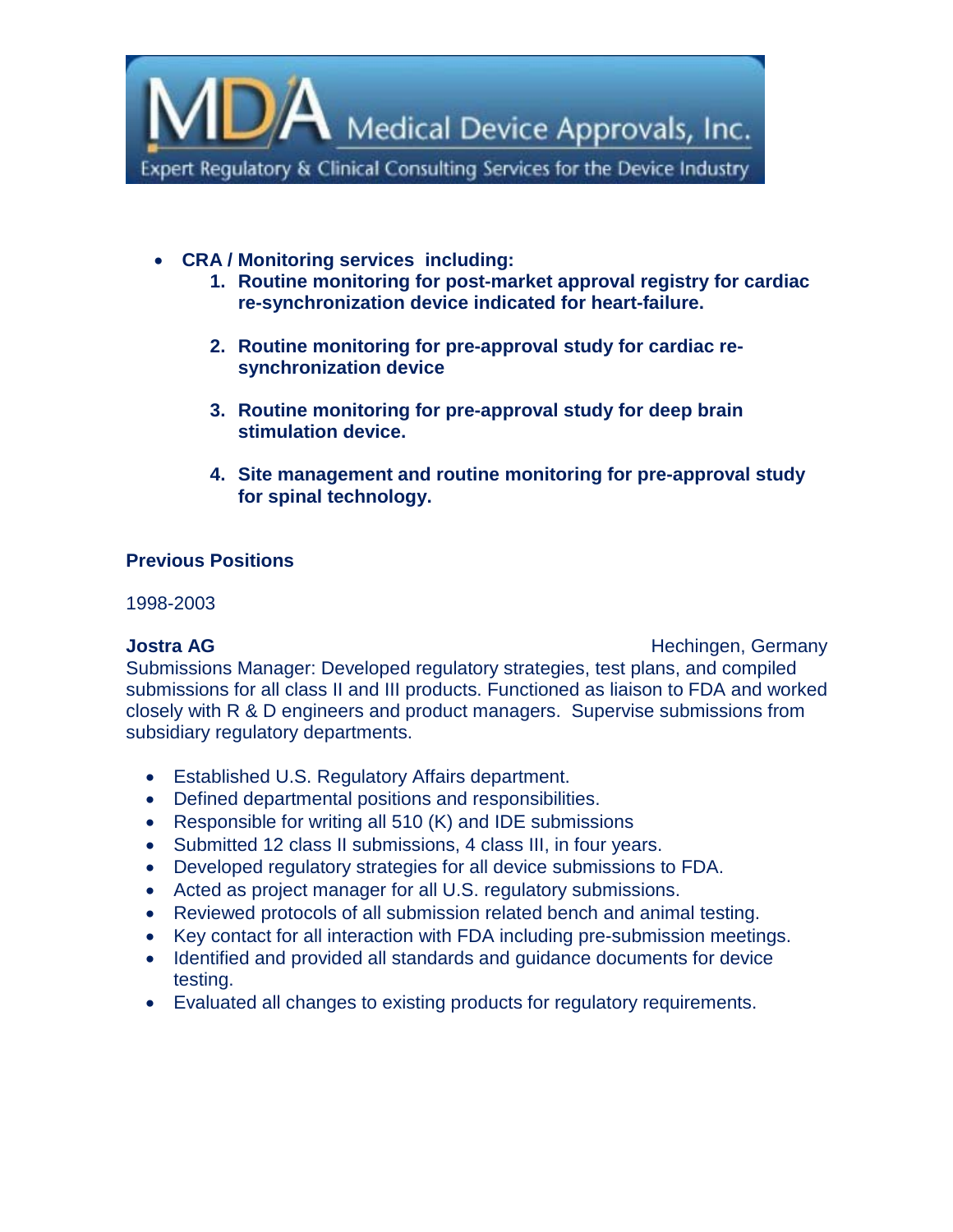

**Clinical / Management** 1989-1998 **Medical Center of Delaware** News 2008 and Newark, DE Chief Perfusionist: Manager of perfusion services in center performing 1200 open heart cases

per year; reported directly to hospital administration.

### 1978-1987 **Marquette General Hospital**  Marquette, MI

R.N./Charge Nurse/ICU/CCU: Advanced assessment of all types of critically ill medical/surgical patients. Preceptor for new employees.

#### **Education :**

1972-1974 R.N. Gwynedd Mercy School of Nursing, Gwynedd Valley, PA 1987-1989 CCP. Clinical Perfusionist, Hershey Medical Center, Hershey PA

Professional Memberships : RAPS – Regulatory Affairs Professional Society ACRP-Association of Clinical Research Professionals

# **In Depth Summary of Regulatory Education and Experience**

# **Regulatory Experience**

#### **Submissions:**

- Submitted multiple 510(K)'s for Class II and III disposable cardiopulmonary products including:
- Oxygenators,
- Heart-Lung machines,
- Centrifugal pumps,
- Catheters, Cannula,
- Reservoirs and
- Custom tubing circuits.
- Participated in design, testing aspects and then submitted 510 (K) for "Minimized" perfusion circuit.
- Submitted IDE for new procedure/therapy involving long-term respiratory support device with percutaneous catheter access